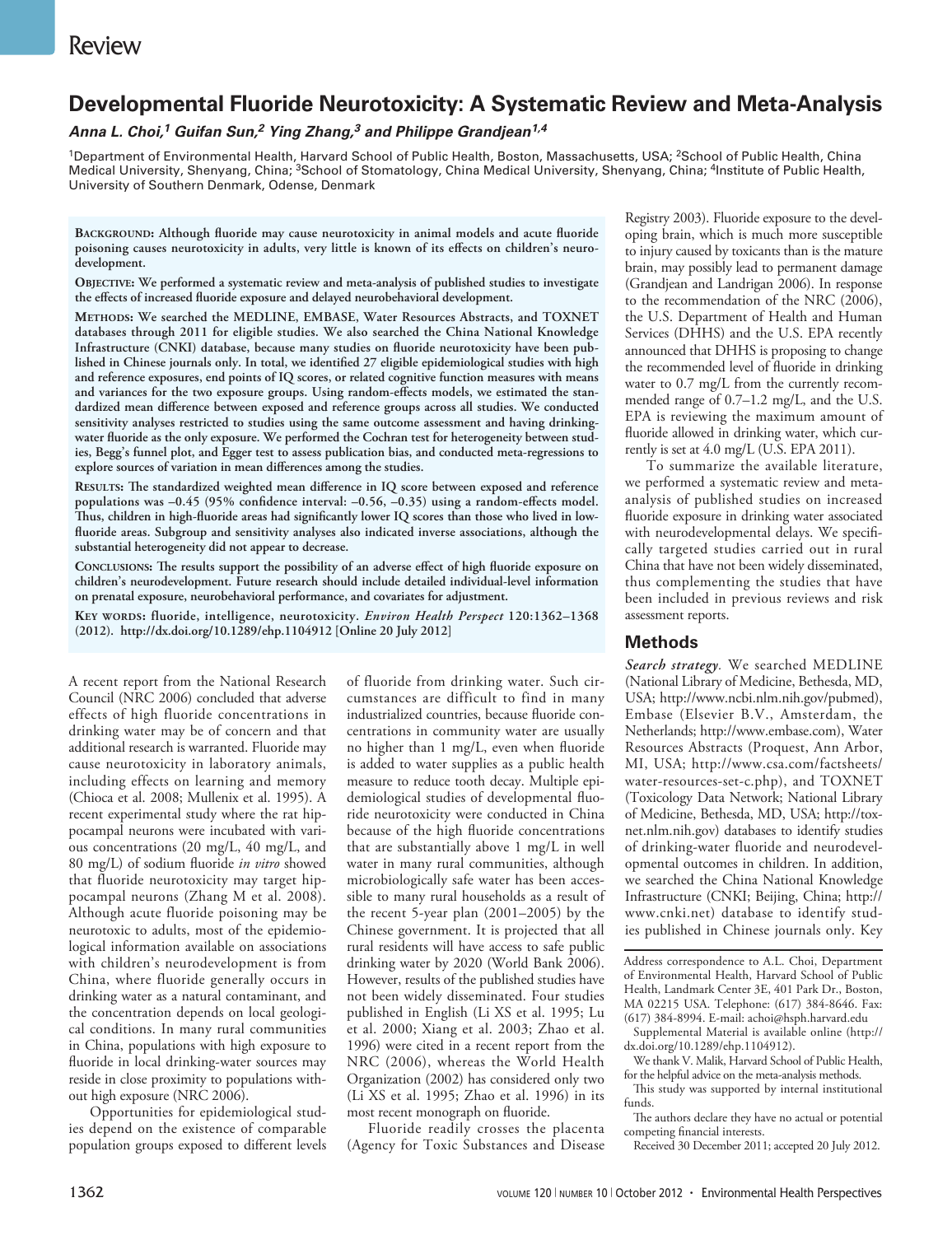words included combinations of "fluoride" or "drinking water fluoride," "children," "neurodevelopment" or "neurologic" or "intelligence" or "IQ." We also used references cited in the articles identified. We searched records for 1980–2011. Our literature search identified 39 studies, among which 36 (92.3%) were studies with high and reference exposure groups, and 3 (7.7%) studies were based on individual-level measure of exposures. The latter showed that dose-related deficits were found, but the studies were excluded because our meta-analysis focused on studies with the high- and low-exposure groups only. In addition, two studies were published twice, and the duplicates were excluded.

*Inclusion criteria and data extraction.*  The criteria for inclusion of studies included studies with high and reference fluoride exposures, end points of IQ scores or other related cognitive function measures, presentation of a mean outcome measure, and associated measure of variance [95% confidence intervals (CIs) or SEs and numbers of participants]. Interpretations of statistical significance are based on an alpha level of 0.05. Information included for each study also included the first author, location of the study, year of publication, and numbers of participants in highfluoride and low-fluoride areas. We noted and recorded the information on age and sex of children, and parental education and income if available.

*Statistical analysis.* We used STATA (version 11.0; StataCorp, College Station, TX, USA) and available commands (Stern 2009) for the meta-analyses. A standardized weighted mean difference (SMD) was computed using both fixed-effects and random-effects models. The fixed-effects model uses the Mantel– Haenszel method assuming homogeneity among the studies, whereas the randomeffects model uses the DerSimonian and Laird method, incorporating both a within-study and an additive between-studies component of variance when there is between-study heterogeneity (Egger et al. 2001). The estimate of the between-study variation is incorporated into both the SE of the estimate of the common effect and the weight of individual studies, which was calculated as the inverse sum of the within and between study variance. We evaluated heterogeneity among studies using the  $I<sup>2</sup>$  statistic, which represents the percentage of total variation across all studies due to between-study heterogeneity (Higgins and Thompson 2002). We evaluated the potential for publication bias using Begg and Egger tests and visual inspection of a Begg funnel plot (Begg and Mazumdar 1994; Egger et al. 1997). We also conducted independent metaregressions to estimate the contribution of study characteristics (mean age in years from the age range and year of publication in each

study) to heterogeneity among the studies. The scoring standard for the Combined Raven's Test–The Rural edition in China (CRT-RC) test classifies scores of  $\leq 69$  and  $70-79$  as low and marginal intelligence, respectively (Wang D et al. 1989). We also used the random-effects models to estimate risk ratios for the association between fluoride exposure and a low/marginal versus normal Raven's test score among children in studies that used the CRT-RC test (Wang D et al. 1989). Scores indicating low and marginal intelligence  $(≤ 69)$ and 70–79, respectively) were combined as a single outcome due to small numbers of children in each outcome subgroup.

### **Results**

Six of the 34 studies identified were excluded because of missing information on the number of subjects or the mean and variance of the outcome [see Figure 1 for a study selection flow chart and Supplemental Material, Table S1 (http://dx.doi.org/10.1289/ehp.1104912) for additional information on studies that were excluded from the analysis]. Another study (Trivedi et al. 2007) was excluded because SDs reported for the outcome parameter were questionably small (1.13 for the high-fluoride group, and 1.23 for the low-fluoride group) and the SMD (–10.8; 95% CI: –11.9, –9.6) was > 10 times lower than the second smallest SMD (–0.95; 95% CI: –1.16, –0.75) and 150 times lower than the largest SMD (0.07; 95% CI: –0.083, 0.22) reported for the other studies, which had relatively consistent SMD estimates. Inclusion of this study in the metaanalysis resulted with a much smaller pooled random-effects SMD estimate and a much larger *I*2 (–0.63; 95% CI: –0.83, –0.44, *I*<sup>2</sup> 94.1%) compared with the estimates that excluded this study (–0.45; 95% CI: –0.56, –0.34, *I*2 80%) (see Supplemental Material, Figure S1). Characteristics of the 27 studies included are shown in Table 1 (An et al. 1992; Chen et al. 1991; Fan et al. 2007; Guo et al. 1991; Hong et al. 2001; Li FH et al. 2009; Li XH et al. 2010; Li XS 1995; Li Y et al. 1994; Li Y et al. 2003; Lin et al. 1991; Lu et al. 2000; Poureslami et al. 2011; Ren et al. 1989; Seraj et al. 2006; Sun et al. 1991; Wang G et al. 1996; Wang SH et al. 2001; Wang SX et al. 2007; Wang ZH et al. 2006; Xiang et al. 2003; Xu et al. 1994; Yang et al. 1994; Yao et al. 1996, 1997; Zhang JW et al. 1998; Zhao et al. 1996). Two of the studies included in the analysis were conducted in Iran (Poureslami et al. 2011; Seraj et al. 2006); the other study cohorts were populations from China. Two cohorts were exposed to fluoride from coal burning (Guo et al. 1991; Li XH et al. 2010); otherwise populations were exposed to fluoride through drinking water. The CRT-RC was used to measure the children's intelligence in 16 studies. Other intelligence measures included the

Wechsler Intelligence tests (3 studies; An et al. 1992; Ren et al. 1989; Wang ZH et al. 1996), Binet IQ test (2 studies; Guo et al. 1991; Xu et al. 1994), Raven's test (2 studies; Poureslami et al. 2011; Seraj et al. 2006), Japan IQ test (2 studies; Sun et al. 1991; Zhang JW et al. 1998), Chinese comparative intelligence test (1 study; Yang et al. 1994), and the mental work capacity index (1 study; Li Y et al. 1994). Because each of the intelligence tests used is designed to measure general intelligence, we used data from all eligible studies to estimate the possible effects of fluoride exposure on general intelligence.

In addition, we conducted a sensitivity analysis restricted to studies that used similar tests to measure the outcome (specifically, the CRT-RC, Wechsler Intelligence test, Binet IQ test, or Raven's test), and an analysis restricted to studies that used the CRT-RC. We also performed an analysis that excluded studies with co-exposures including iodine and arsenic, or with non-drinking-water fluoride exposure from coal burning.

*Pooled SMD estimates.* Among the 27 studies, all but one study showed random-effect SMD estimates that indicated an inverse association, ranging from –0.95 (95% CI: –1.16, –0.75) to –0.10 (95% CI:



**Figure 1.** Flow diagram of the meta-analysis.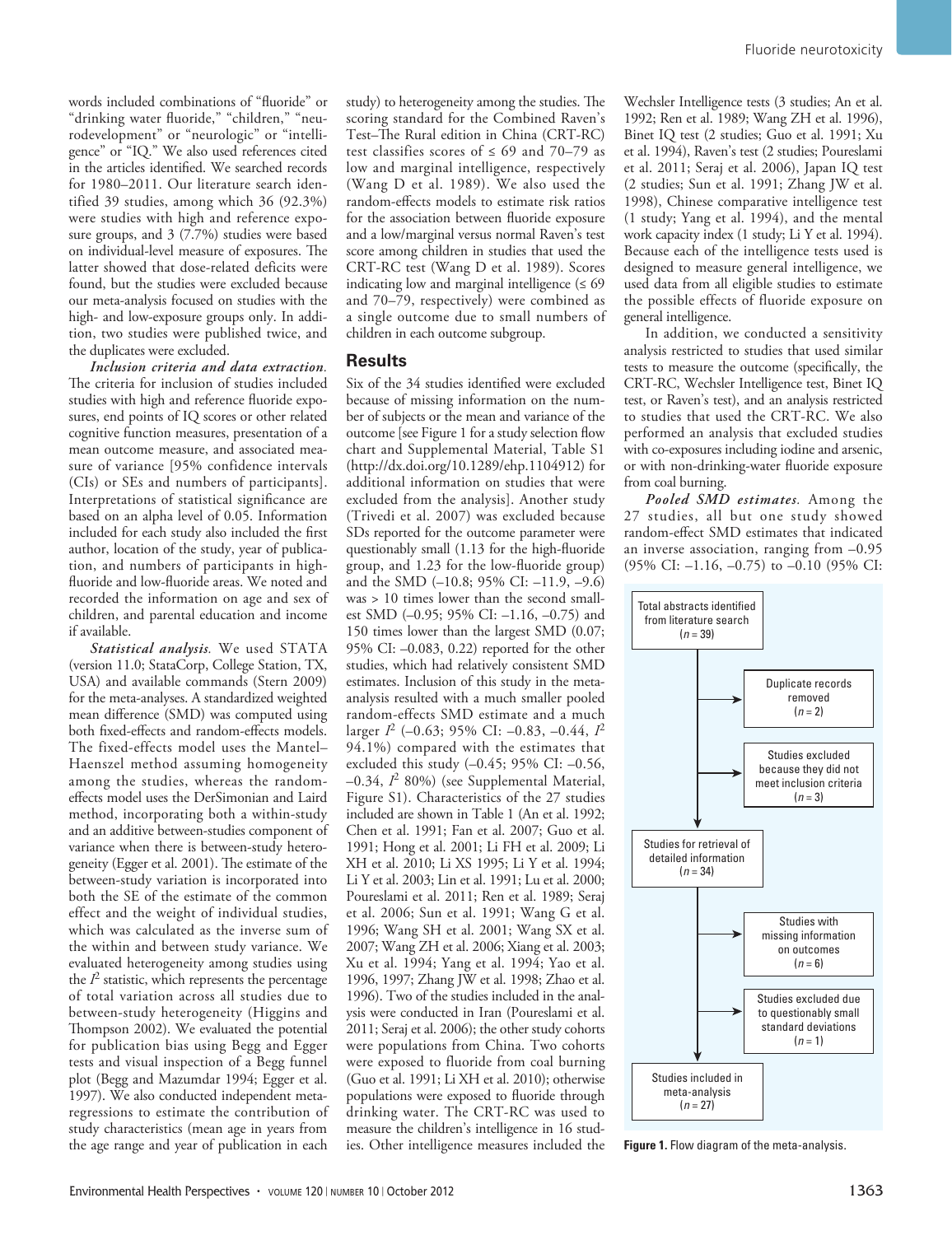–0.25, 0.04) (Figure 2). The study with a positive association reported an SMD estimate of 0.07 (95% CI: –0.8, 0.22). Similar results were found with the fixed-effects SMD estimates. The fixed-effects pooled SMD estimate was –0.40 (95% CI: –0.44, –0.35), with a *p*-value  $< 0.001$  for the test for homogeneity. The random-effects SMD estimate was –0.45 (95% CI: –0.56, –0.34) with an *I*2 of 80% and homogeneity test *p*-value < 0.001 (Figure 2). Because of heterogeneity (excess variability) between study results, we used primarily the random-effects model for subsequent sensitivity analyses, which is generally considered to be the more conservative method (Egger et al. 2001). Among the restricted sets of intelligence tests, the SMD for the model with only CRT-RC tests and drinking-water exposure (and to a lesser extent the model with only CRT-RC tests) was lower than that for all studies combined,

although the difference did not appear to be significant. Heterogeneity, however, remained at a similar magnitude when the analyses were restricted (Table 2).

*Sources of heterogeneity.* We performed meta-regression models to assess study characteristics as potential predictors of effect. Information on the child's sex and parental education were not reported in > 80% of the studies, and only 7% of the studies reported household income. These variables were therefore not included in the models. Among the two covariates, year of publication (0.02; 95% CI: 0.006, 0.03), but not mean age of the study children (–0.02; 95% CI: –0.094, 0.04), was a significant predictor in the model with all  $27$  studies included.  $I<sup>2</sup>$ residual 68.7% represented the proportion of residual between-study variation due to heterogeneity. From the adjusted *R*2, 39.8% of between-study variance was explained by the two covariates. The overall test of the covariates was significant  $(p = 0.004)$ .

When the model was restricted to the 16 studies that used the CRT-RC, the child's age (but not year of publication) was a significant predictor of the SMD. The *R*2 of 65.6% of between-study variance was explained by the two covariates, and only 47.3% of the residual variation was attributable to heterogeneity. The overall test of both covariates in the model remained significant  $(p = 0.0053)$ . On further restriction of the model to exclude the 7 studies with arsenic and iodine as coexposures and fluoride originating from coal burning (thus including only the 9 with fluoride exposure from drinking water), neither age nor year of publication was a significant predictor, and the overall test of covariates was less important  $(p = 0.062)$ , in accordance with the similarity of intelligence test outcomes and the source of exposure in the studies included.

|                       | Study                       | No. in high-<br>exposure | No. in<br>reference | Age<br>range | Fluoride exposure                                                              |                                                                                                        | Outcome                                            |                                                                                                                                                                |  |  |
|-----------------------|-----------------------------|--------------------------|---------------------|--------------|--------------------------------------------------------------------------------|--------------------------------------------------------------------------------------------------------|----------------------------------------------------|----------------------------------------------------------------------------------------------------------------------------------------------------------------|--|--|
| Reference             | location                    | group                    | group               | (years)      | Assessment                                                                     | Range                                                                                                  | measure                                            | Results                                                                                                                                                        |  |  |
| Ren et al.<br>1989    | Shandong,<br>China          | 160                      | 169                 | $8 - 14$     | High-/<br>low-fluoride<br>villages                                             | Not specified                                                                                          | Wechsler<br>Intelligence<br>test <sup>a</sup>      | Children in high-fluoride region had lower IQ scores                                                                                                           |  |  |
| Chen et al.<br>1991   | Shanxi,<br>China            | 320                      | 320                 | $7 - 14$     | Drinking<br>water                                                              | 4.55 mg/L (high);<br>0.89 mg/L (reference)                                                             | $CRT-RCb$                                          | The average IQ of children from high-fluoride area<br>were lower than that of the reference area                                                               |  |  |
| Guo et al.<br>1991    | Hunan,<br>China             | 60                       | 61                  | $7 - 13$     | Fluoride in<br>coal burning                                                    | 118.1-1361.7 mg/kg<br>(coal burning area);<br>Control area used wood                                   | Chinese<br>Binet <sup>c</sup>                      | Average IQ in fluoride coal-burning area was lower<br>than that in the reference area                                                                          |  |  |
| Lin et al.<br>1991    | Xinjiang,<br>China          | 33                       | 86                  | $7 - 14$     | Drinking<br>water                                                              | $0.88$ mg/L (high);<br>0.34 mg/L (reference)                                                           | $CRT-RCb$                                          | Children in the high-fluoride (low-iodine) area had<br>lower IQ scores compared with the children from the<br>reference fluoride (low-iodine) areas            |  |  |
| Sun et al.<br>1991    | Guiyang,<br>China           | 196                      | 224                 | $6.5 - 12$   | Rate of<br>fluorosis                                                           | Fluorosis: 98.36%<br>(high); not specified<br>(reference)                                              | Japan IQ<br>test <sup><math>d</math></sup>         | Mean IQ was lower in all age groups except $\leq$ 7 years<br>in the area with high fluoride and aluminum (limited<br>to high-fluoride population only)         |  |  |
| An et al.<br>1992     | Inner<br>Mongolia,<br>China | 121                      | 121                 | $7 - 16$     | Drinking<br>water                                                              | 2.1-7.6 mg/L (high);<br>$0.6 - 1.0$ mg/L<br>(reference)                                                | Wechsler<br>Intelligence<br>test <sup>a</sup>      | IQ scores of children in high-fluoride areas were<br>significantly lower than those of children living in<br>reference fluoride area                           |  |  |
| Li Y et al.<br>1994   | Sichuan,<br>China           | 106                      | 49                  | $12 - 13$    | Burning of<br>high-fluoride<br>coal to cook<br>grain in high-<br>fluoride area | 4.7-31.6 mg/kg (high);<br>0.5 mg/kg (reference)                                                        | Child<br>mental work<br>capacity                   | Early, prolonged high fluoride intake causes a<br>decrease in the child's mental work capacity                                                                 |  |  |
| Xu et al.<br>1994     | Shandong,<br>China          | 97                       | 32                  | $8 - 14$     | Drinking<br>water                                                              | 1.8 mg/L (high);<br>0.8 mg/L (reference)                                                               | Binet-<br>$Simon^e$                                | Children had lower IQ scores in high-fluoride area<br>than those who lived in the reference area.                                                              |  |  |
| Yang et al.<br>1994   | Shandong,<br>China          | 30                       | 30                  | $8 - 14$     | Well water                                                                     | 2.97 mg/L (high);<br>0.5 mg/L (reference)                                                              | Chinese<br>comparative<br>intelligence<br>$test^f$ | The average IQ scores was lower in children from<br>high-fluoride and -iodine area than those from the<br>reference area, but the results were not significant |  |  |
| Li XS et al.<br>1995  | Guizhou,<br>China           | 681                      | 226                 | $8 - 13$     | Urine, Dental<br>Fluorosis<br>Index                                            | $1.81 - 2.69$ mg/L (high);<br>1.02 mg/L (reference);<br>DFI 0.8-3.2 (high);<br>$DFI < 0.4$ (reference) | $CRT-RCb$                                          | Children living in fluorosis areas had lower IQ scores<br>than children living in nonfluorosis areas                                                           |  |  |
| Wang G<br>et al. 1996 | Xinjiang,<br>China          | 147                      | 83                  | $4 - 7$      | Drinking<br>water                                                              | $>1.0 - 8.6$ mg/L (high);<br>$0.58 - 1.0$ mg/L<br>(reference)                                          | Wechsler<br>Intelligence<br>test <sup>a</sup>      | Average IQ score was lower in children in the high-<br>fluoride group than those in the reference group                                                        |  |  |
| Yao et al.<br>1996    | Liaoning,<br>China          | 266                      | 270                 | $8 - 12$     | Drinking<br>water                                                              | 2-11mg/L (high);<br>1 mg/L (reference)                                                                 | $CRT-RCb$                                          | Average IQ scores of children residing in exposed fluoride<br>areas were lower than those in the reference area                                                |  |  |
| Zhao et al.<br>1996   | Shanxi,<br>China            | 160                      | 160                 | $7 - 14$     | Drinking<br>water                                                              | 4.12 mg/L (high);<br>0.91 mg/L (reference)                                                             | $CRT-RCb$                                          | Children living in high-fluoride and -arsenic area had<br>significantly lower IQ scores than those living in the<br>reference fluoride (and no arsenic) area   |  |  |
| Yao et al.<br>1997    | Liaoning,<br>China          | 188                      | 314                 | $7 - 14$     | Drinking<br>water                                                              | 2 mg/L (exposed);<br>0.4 mg/L (reference)                                                              | $CRT-RCb$                                          | IQ scores of children in the high-fluoride area were<br>lower than those of children in the reference area<br>Continued                                        |  |  |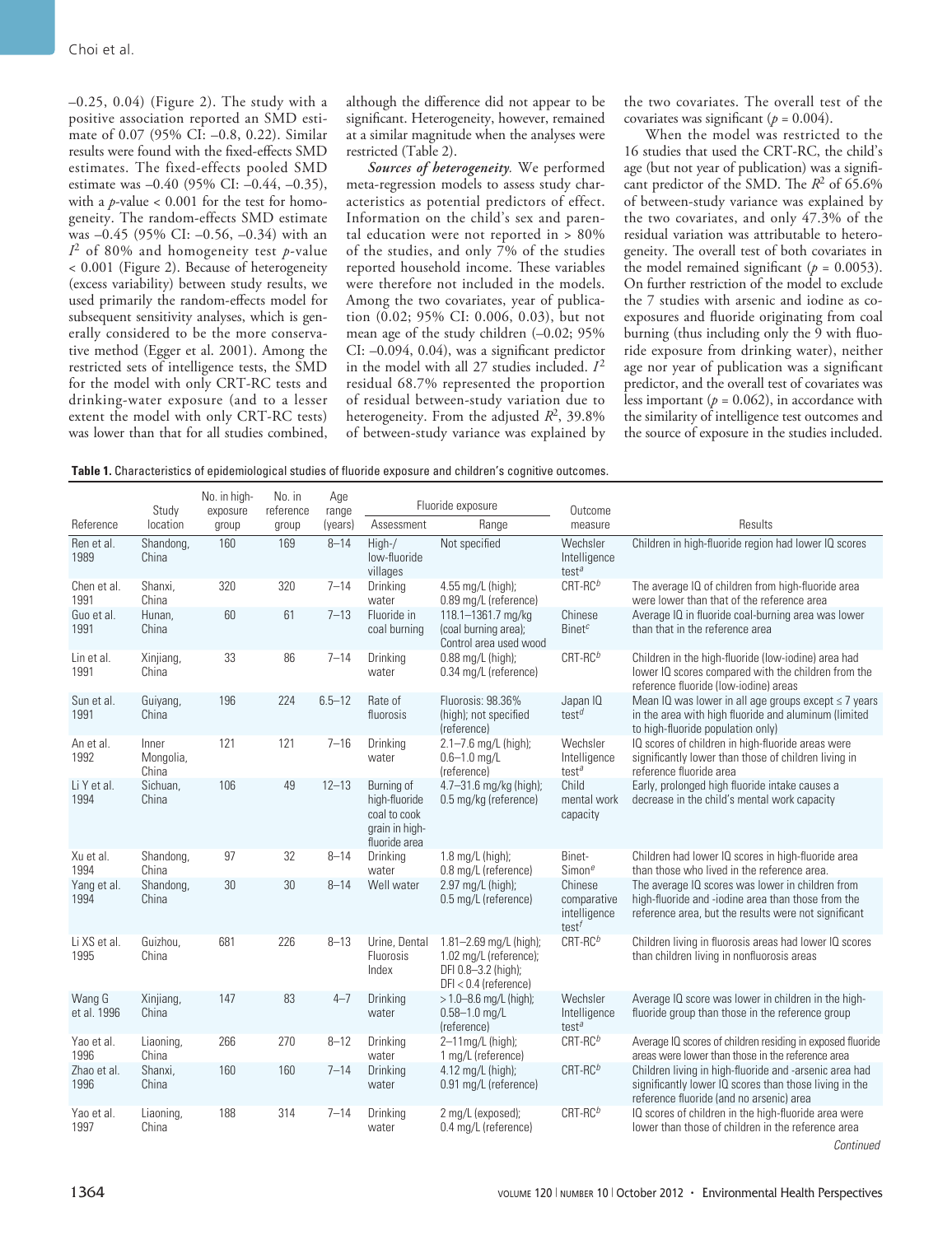Although official reports of lead concentrations in the study villages in China were not available, some studies reported high percentage (95–100%) of low lead exposure (less than the standard of 0.01 mg/L) in drinkingwater samples in villages from several study provinces (Bi et al. 2010; Peng et al. 2008; Sun 2010).

*Publication bias.* A Begg's funnel plot with the SE of SMD from each study plotted against its corresponding SMD did not show clear evidence of asymmetry, although two studies with a large SE also reported relatively large effect estimates, which may be consistent with publication bias or heterogeneity (Figure 3). The plot appears symmetrical for studies with larger SE, but with substantial variation in SMD among the more precise studies, consistent with the heterogeneity observed among the studies included in the analysis. Begg ( $p = 0.22$ ) and Egger ( $p = 0.11$ )

**Table 1.** Continued.

tests did not indicate significant ( $p < 0.05$ ) departures from symmetry.

*Pooled risk ratios.* The relative risk (RR) of a low/marginal score on the CRT-RC test (< 80) among children with high fluoride exposure compared with those with low exposure (16 studies total) was 1.93 (95% CI: 1.46, 2.55; *I*2 58.5%). When the model was restricted to 9 studies that used the CRT-RC and included only drinking-water fluoride exposure (Chen et al. 1991; Fan et al. 2007; Li XH et al. 2010; Li XS et al. 1995; Li Y et al. 2003; Lu et al. 2000; Wang ZH et al. 2006; Yao et al. 1996, 1997), the estimate was similar (RR = 1.75; 95% CI: 1.16, 2.65; *I*<sup>2</sup> 70.6%). Although fluoride exposure showed inverse associations with test scores, the available exposure information did not allow a formal dose–response analysis. However, dose-related differences in test scores occurred at a wide range of water-fluoride concentrations.

### **Discussion**

Findings from our meta-analyses of 27 studies published over 22 years suggest an inverse association between high fluoride exposure and children's intelligence. Children who lived in areas with high fluoride exposure had lower IQ scores than those who lived in low-exposure or control areas. Our findings are consistent with an earlier review (Tang et al. 2008), although ours more systematically addressed study selection and exclusion information, and was more comprehensive in *a*) including 9 additional studies, *b*) performing meta-regression to estimate the contribution of study characteristics as sources of heterogeneity, and *c*) estimating pooled risk ratios for the association between fluoride exposure and a low/marginal Raven's test score.

As noted by the NRC committee (NRC 2006), assessments of fluoride safety have relied on incomplete information on potential

|                           | Study                       | No. in high-<br>exposure | No. in<br>reference | Age<br>range     | Fluoride exposure              |                                                                                                                                         | Outcome                       |                                                                                                                                                                                            |  |  |
|---------------------------|-----------------------------|--------------------------|---------------------|------------------|--------------------------------|-----------------------------------------------------------------------------------------------------------------------------------------|-------------------------------|--------------------------------------------------------------------------------------------------------------------------------------------------------------------------------------------|--|--|
| Reference                 | location                    | group                    | group               | (years)          | Assessment                     | Range                                                                                                                                   | measure                       | Results                                                                                                                                                                                    |  |  |
| Zhang JW<br>et al. 1998   | Xinjiang,<br>China          | 51                       | 52                  | $4 - 10$         | Drinking<br>water              | Not specified                                                                                                                           | Japan IQ<br>Test <sup>d</sup> | Average IQ scores of children residing in high-fluoride<br>and -arsenic area were lower than those who resided<br>in the reference area                                                    |  |  |
| Lu et al.<br>2000         | Tianjin,<br>China           | 60                       | 58                  | $10 - 12$        | Drinking<br>water              | 3.15 mg/L (high);<br>0.37 mg/L (reference)                                                                                              | $CRT-RCb$                     | Children in the high-fluoride area scored significantly<br>lower IQ scores than those in the reference area                                                                                |  |  |
| Hong et al.<br>2001       | Shandong,<br>China          | 85                       | 32                  | $8 - 14$         | Drinking<br>water              | 2.90 mg/L (high);<br>0.75 mg/L (reference)                                                                                              | $CRT-RCb$                     | Average IQ scores were significantly lower in high-<br>fluoride group (and -iodine) than the reference group                                                                               |  |  |
| Wang SH<br>et al. 2001    | Shandong,<br>China          | 30                       | 30                  | $8 - 12$         | Drinking<br>water              | 2.97 mg/L (high);<br>0.5 mg/L (reference)                                                                                               | $CRT-RCb$                     | No significant difference in IQ scores of children in<br>the high-fluoride/high-iodine and reference fluoride/<br>low-iodine areas                                                         |  |  |
| Li Y et al.<br>2003       | Inner<br>Mongolia,<br>China | 720                      | 236                 | $6 - 13$         | Fluorosis                      | Endemic vs. control<br>regions defined by the<br><b>Chinese Geological</b><br>Office                                                    | $CRT-RCb$                     | Average IQ of children in high-fluorosis area was<br>lower than that in the reference area                                                                                                 |  |  |
| Xiang et al.<br>2003      | Jiangsu,<br>China           | 222                      | 290                 | $8 - 13$         | Drinking<br>water              | $0.57 - 4.5$ mg/L (high);<br>$0.18 - 0.76$ mg/L<br>(reference)                                                                          | $CRT-RCb$                     | Mean IQ score was significantly lower in children who<br>lived in the high-fluoride area than that of children<br>in the reference exposure area (both areas also had<br>arsenic exposure) |  |  |
| Seraj et al.<br>2006      | Tehran,<br>Iran             | 41                       | 85                  | Not<br>specified | Drinking<br>water              | $2.5$ mg/L (high);<br>0.4 mg/L (reference)                                                                                              | Raven <sup>g</sup>            | The mean IQ of children in the high-fluoride area<br>was significantly lower than that from the reference<br>fluoride area                                                                 |  |  |
| Wang ZH<br>et al. 2006    | Shanxi,<br>China            | 202                      | 166                 | $8 - 12$         | Drinking<br>water              | $5.54 \pm 3.88$ mg/L<br>(high); $0.73 \pm 0.28$<br>mg/L (reference)                                                                     | $CRT-RCb$                     | The IQ scores of children in the high-fluoride group<br>were significantly lower than those in the reference<br>group                                                                      |  |  |
| Fan et al<br>2007         | Shaanxi,<br>China           | 42                       | 37                  | $7 - 14$         | Drinking<br>water              | $1.14 - 6.09$ mg/L (high);<br>$1.33 - 2.35$ mg/L<br>(reference)                                                                         | $CRT-RCb$                     | The average IQ scores of children residing in the<br>high-fluoride area were lower than those of children<br>residing in the reference area                                                |  |  |
| Wang SX<br>et al. 2007    | Shanxi,<br>China            | 253                      | 196                 | $8 - 12$         | Drinking<br>water and<br>urine | 3.8-11.5 mg/L (water, high);<br>1.6-11 mg/L (urine, high);<br>0.2-1.1 mg/L (water,<br>reference);<br>0.4-3.9 mg/L (urine,<br>reference) | $CRT-RCb$                     | Mean IQ scores were significantly lower in the high-<br>fluoride group than from the reference group in the<br>fluoride/arsenic areas                                                      |  |  |
| Li et al.<br>2009         | Hunan,<br>China             | 60                       | 20                  | $8 - 12$         | Coal burning                   | 1.24-2.34 mg/L (high);<br>0.962 mg/L (reference)                                                                                        | $CRT-RCb$                     | Mean IQ was lower in children in coal-burning areas<br>compared to those in the reference group                                                                                            |  |  |
| Li FH et al.<br>2010      | Henan,<br>China             | 347                      | 329                 | $7 - 10$         | Drinking<br>water              | $2.47 \pm 0.75$ mg/L (high)                                                                                                             | $CRT-RCb$                     | No significant difference in IQ scores between<br>children in the exposed and reference groups                                                                                             |  |  |
| Poureslami<br>et al. 2011 | Iran                        | 59                       | 60                  | $6 - 9$          | Drinking<br>Water              | 2.38 mg/L (high);<br>0.41 mg/L (reference)                                                                                              | Raven <sup>g</sup>            | Children in the high-fluoride group scored significantly<br>lower than those in reference group                                                                                            |  |  |

*<sup>a</sup>*Wechsler Intelligence Scale (Lin and Zhang 1986). *b*CRT-RC, Chinese Standardized Raven Test, rural version (Wang G et al. 1989). *c*Chinese Binet Test (Wu 1936). *d*Japan test (Zhang J et al. 1985). *e*Binet-Simon Test (Binet and Simon 1922). *<sup>f</sup>* Chinese comparative intelligence test (Wu 1983). *g*Raven test (Raven et al. 2003).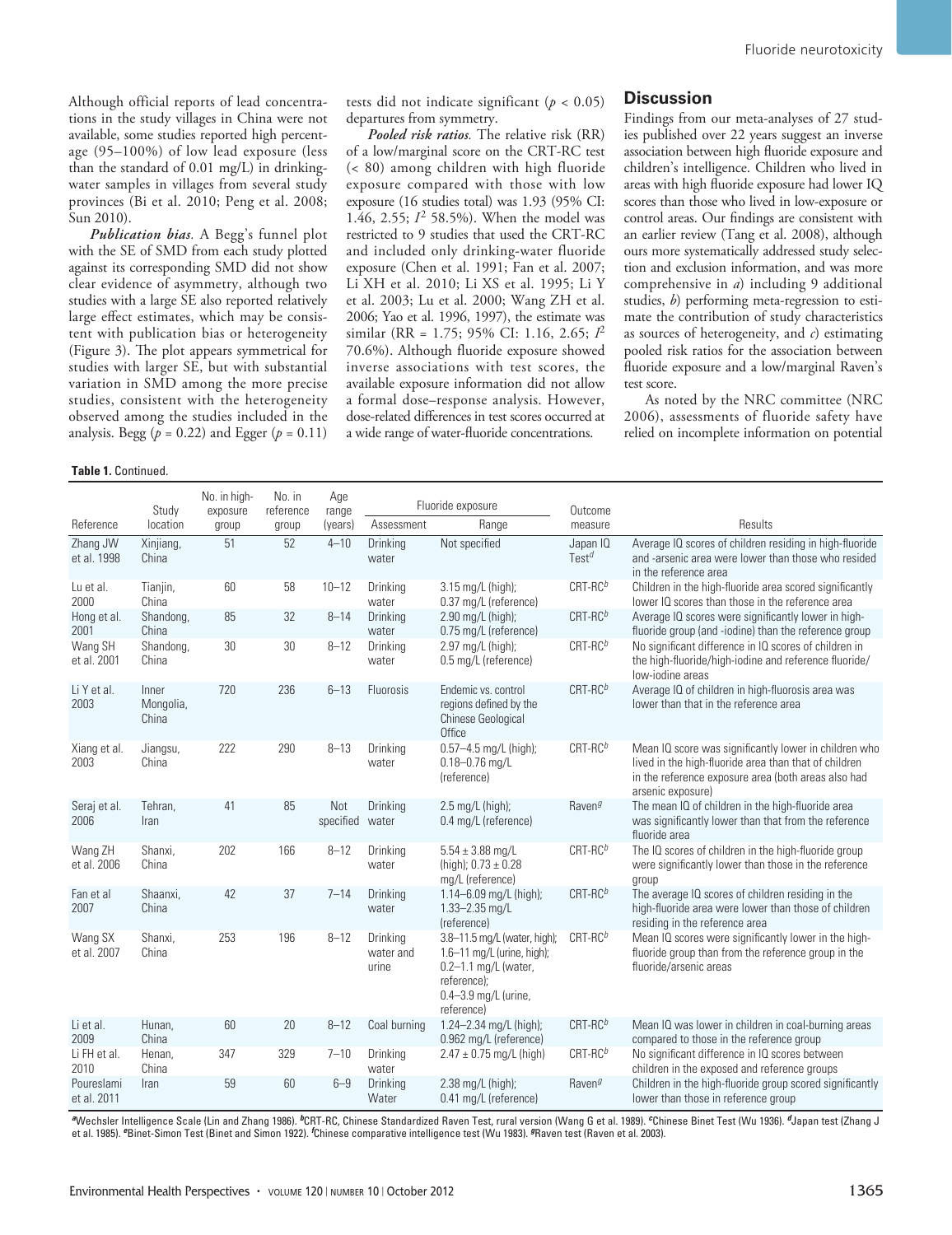risks. In regard to developmental neurotoxicity, much information has in fact been published, although mainly as short reports in Chinese that have not been available to most expert committees. We carried out an extensive review that includes epidemiological studies carried out in China. Although most reports were fairly brief and complete information on covariates was not available, the results tended to support the potential for fluoridemediated developmental neurotoxicity at relatively high levels of exposure in some studies. We did not find conclusive evidence of publication bias, although there was substantial heterogeneity among studies. Drinking water may contain other neurotoxicants, such as arsenic, but exclusion of studies including arsenic and iodine as co-exposures in a sensitivity analysis resulted in a lower estimate, although the difference was not significant. The exposed groups had access to drinking water with fluoride concentrations up to 11.5 mg/L (Wang SX et al. 2007); thus, in many cases concentrations were above the levels recommended  $(0.7–1.2 \text{ mg/L}; \text{DHHS})$  or allowed in public drinking water (4.0 mg/L; U.S. EPA) in the United States (U.S. EPA 2011). A recent cross-sectional study based on individual-level measure of exposures suggested that low levels of water fluoride (range, 0.24–2.84 mg/L) had significant negative associations with children's intelligence (Ding et al. 2011). This study was not included in our meta-analysis, which focused only on studies with exposed and reference groups, thereby precluding estimation of dose-related effects.

The results suggest that fluoride may be a developmental neurotoxicant that affects brain

| Study                                 | Location   |                               | SMD (95% CI)                  | % Weight |
|---------------------------------------|------------|-------------------------------|-------------------------------|----------|
| Ren et al. 1989                       | Shandong   |                               | $-0.75$ ( $-0.97$ , $-0.52$ ) | 4.22     |
| Chen et al. 1991                      | Shanxi     |                               | $-0.26$ ( $-0.41$ , $-0.10$ ) | 4.66     |
| Guo et al. 1991                       | Hunan      |                               | $-0.44$ $(-0.80, -0.08)$      | 3.26     |
| Lin et al. 1991                       | Xinjiang   |                               | $-0.64$ ( $-1.01$ , $-0.28$ ) | 3.23     |
| Sun et al. 1991                       | Guiyang    |                               | $-0.95$ ( $-1.16$ , $-0.75$ ) | 4.36     |
| An et al. 1992                        | I Mongolia |                               | $-0.57$ $(-0.83, -0.31)$      | 3.98     |
| Li Y et al. 1994                      | Sichuan    |                               | $-0.40$ $(-0.74, -0.06)$      | 3.39     |
| Xu et al. 1994                        | Shandong   |                               | $-0.93$ ( $-1.35$ , $-0.52$ ) | 2.91     |
| Yang et al. 1994                      | Shandong   |                               | $-0.50$ ( $-1.01$ , 0.02)     | 2.36     |
| Li XS et al. 1995                     | Guizhou    |                               | $-0.55$ ( $-0.70$ , $-0.39$ ) | 4.68     |
| Wang G et al. 1996                    | Xinjiang   |                               | $-0.38$ $(-0.65, -0.10)$      | 3.88     |
| Yao et al. 1996                       | Liaoning   |                               | $-0.34$ $(-0.51, -0.17)$      | 4.57     |
| Zhao et al. 1996                      | Shanxi     |                               | $-0.54$ $(-0.76, -0.31)$      | 4.22     |
| Yao et al. 1997                       | Liaoning   |                               | $-0.43$ ( $-0.61$ , $-0.25$ ) | 4.49     |
| Zhang JW et al. 1998                  | Xinjiang   |                               | $-0.17$ $(-0.55, 0.22)$       | 3.09     |
| Lu et al. 2000                        | Tianjin    |                               | $-0.62$ ( $-0.98$ , $-0.25$ ) | 3.20     |
| Hong et al. 2001                      | Shandong   |                               | $-0.44$ $(-0.85, -0.03)$      | 2.94     |
| Wang SH et al. 2001                   | Shandong   |                               | $-0.50$ ( $-1.01$ , 0.02)     | 2.36     |
| Li Y et al. 2003                      | I Mongolia |                               | $-0.10$ $(-0.25, 0.04)$       | 4.71     |
| Xiang et al. 2003                     | Jiangsu    |                               | $-0.64$ ( $-0.82, -0.46$ )    | 4.52     |
| Seraj et al. 2006                     | Tehran     |                               | $-0.89$ ( $-1.28$ , $-0.50$ ) | 3.08     |
| Wang ZH et al. 2006                   | Shanxi     |                               | $-0.27$ $(-0.47, -0.06)$      | 4.34     |
| Fan et al. 2007                       | Shaanxi    |                               | $-0.17$ $(-0.61, 0.27)$       | 2.75     |
| Wang SX et al. 2007                   | Shanxi     |                               | $-0.26$ ( $-0.44$ , $-0.07$ ) | 4.46     |
| Li FH et al. 2009                     | Hunan      |                               | $-0.43$ $(-0.94, 0.08)$       | 2.38     |
| Li XH et al. 2010                     | Henan      |                               | $0.07 (-0.08, 0.22)$          | 4.69     |
| Poureslami et al. 2011                | Iran       |                               | $-0.41$ $(-0.77, -0.04)$      | 3.25     |
| Overall ( $l^2$ = 80.0%, $p$ = 0.000) |            | $-0.45$ ( $-0.56$ , $-0.34$ ) | 100.00                        |          |
|                                       | $-1.5$     | 0.5<br>$-1$<br>0<br>1         |                               |          |

**Figure 2.** Random-effect standardized weighted mean difference (SMD) estimates and 95% CIs of child's intelligence score associated with high exposure to fluoride. SMs for individual studies are shown as solid diamonds (♦), and the pooled SMD is shown as an open diamond (◊). Horizontal lines represent 95% CIs for the study-specific SMDs.

**Table 2.** Sensitivity analyses of pooled random-effects standardized weighted mean difference (SMD) estimates of child's intelligence score with high exposure of fluoride.

|                                                                                                                       | Available<br>studies for |                          |       | p-Value<br>test of |  |
|-----------------------------------------------------------------------------------------------------------------------|--------------------------|--------------------------|-------|--------------------|--|
| Model                                                                                                                 | analysis                 | SMD (95% CI)             | $1^2$ | heterogeneity      |  |
| 1. Exclude nonstandardized tests <sup>a</sup>                                                                         | 23                       | $-0.44$ $(-0.54, -0.33)$ | 77.6% | < 0.001            |  |
| 2. Exclude non-CRT-RC Tests <sup>b</sup>                                                                              | 16                       | $-0.36$ $(-0.48, -0.25)$ | 77.8% | < 0.001            |  |
| 3. Exclude studies with other exposures (iodine, arsenic) $c$<br>or non-drinking-water fluoride exposure <sup>d</sup> |                          | $-0.29$ $(-0.44, -0.14)$ | 81.8% | < 0.001            |  |

*<sup>a</sup>*Mental work capacity (Li Y et al. 1994); Japan IQ (Sun et al. 1991; Zhang JW et al. 1998); Chinese comparative scale of intelligence test (Yang et al. 1994). *b*Wechsler intelligence test (An et al. 1992; Ren et al. 1989; Wang G et al. 1996); Chinese Binet IQ (Guo et al. 1991); Raven (Poureslami et al. 2011; Seraj et al. 2006); Binet-Simon (Xu et al. 1994). *c*Iodine (Hong et al. 2001; Lin et al. 1991; Wang SH et al. 2001); arsenic [Wang SX et al. 2007; Xiang et al. 2003; Zhao et al. 1996; (Zhang JW et al. 1998 was already excluded, see note *a*)]. *d*Fluoride from coal burning [Li FH et al. 2009 (Guo et al. 1991 and Li Y et al. 1994 were already excluded; see notes *a* and *b*)].

development at exposures much below those that can cause toxicity in adults (Grandjean 1982). For neurotoxicants such as lead and methylmercury, adverse effects are associated with blood concentrations as low as 10 nmol/L. Serum fluoride concentrations associated with high intakes from drinking water may exceed 1 mg/L, or 50  $\mu$ mol/L more than 1,000 times the levels of some other neurotoxicants that cause neurodevelopmental damage. Supporting the plausibility of our findings, rats exposed to 1 ppm (50 µmol/L) of water fluoride for 1 year showed morphological alterations in the brain and increased levels of aluminum in brain tissue compared with controls (Varner et al. 1998).

The estimated decrease in average IQ associated with fluoride exposure based on our analysis may seem small and may be within the measurement error of IQ testing. However, as research on other neurotoxicants has shown, a shift to the left of IQ distributions in a population will have substantial impacts, especially among those in the high and low ranges of the IQ distribution (Bellinger 2007).

Our review cannot be used to derive an exposure limit, because the actual exposures of the individual children are not known. Misclassification of children in both highand low-exposure groups may have occurred if the children were drinking water from other sources (e.g., at school or in the field).

The published reports clearly represent independent studies and are not the result of duplicate publication of the same studies (we removed two duplicates). Several studies (Hong et al. 2001; Lin et al. 1991; Wang SH et al. 2001; Wang SX et al. 2007; Xiang et al. 2003; Zhao et al. 1996) report other exposures, such as iodine and arsenic, a neurotoxicant, but our sensitivity analyses showed similar associations between high fluoride exposure and the outcomes even after these studies were excluded. Large tracts of China



**Figure 3.** Begg's funnel plot showing individual studies included in the analysis according to random-effect standardized weighted mean difference (SMD) estimates (*x*-axis) and the SE (se) of each study-specific SMD (*y*-axis). The solid vertical line indicates the pooled SMD estimate for all studies combined and the dashed lines indicated pseudo 95% confidence limits around the pooled SMD estimate.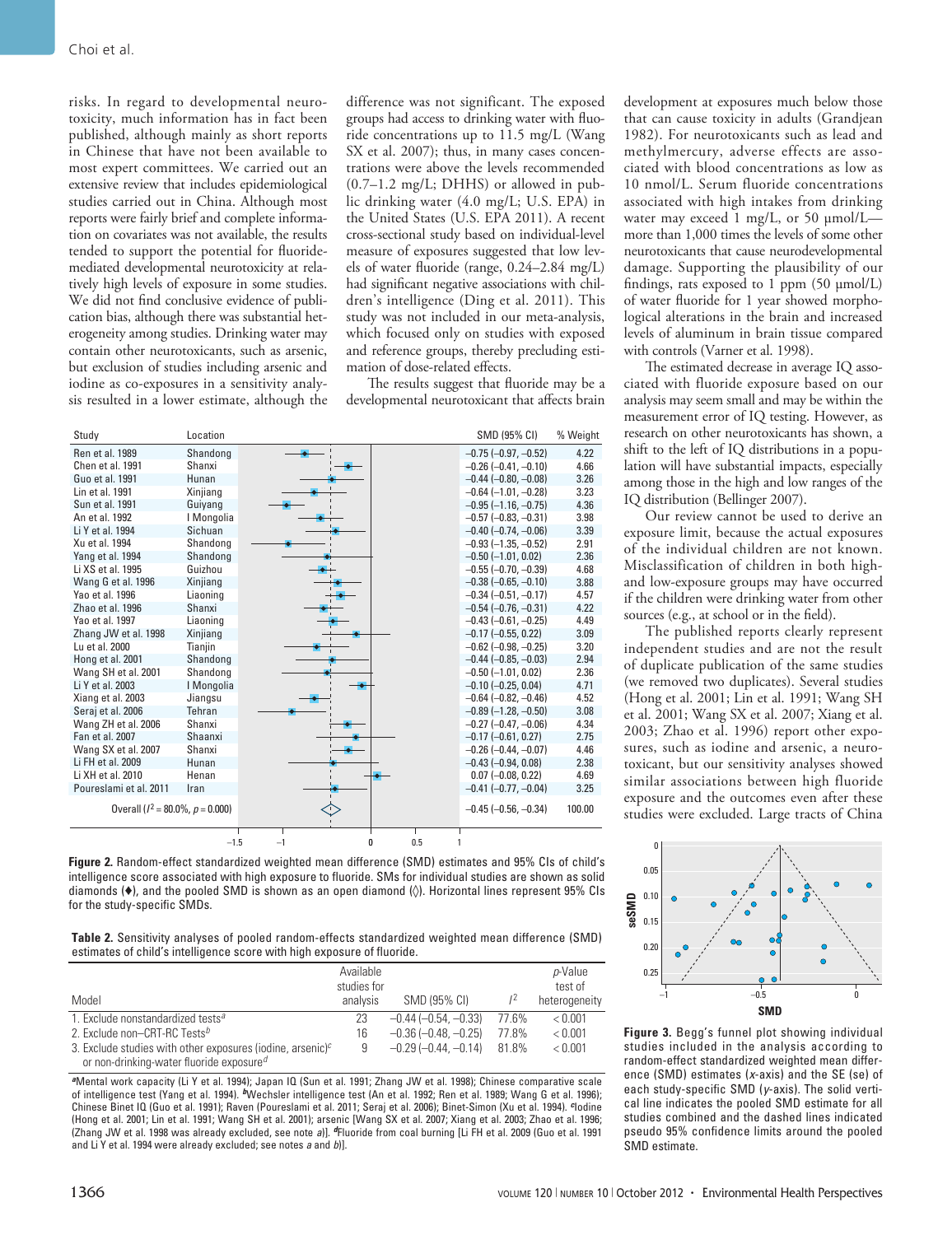have superficial fluoride-rich minerals with little, if any, likelihood of contamination by other neurotoxicants that would be associated with fluoride concentrations in drinking water. From the geographic distribution of the studies, it seems unlikely that fluorideattributed neurotoxicity could be attributable to other water contaminants.

Still, each of the articles reviewed had deficiencies, in some cases rather serious ones, that limit the conclusions that can be drawn. However, most deficiencies relate to the reporting of where key information was missing. The fact that some aspects of the study were not reported limits the extent to which the available reports allow a firm conclusion. Some methodological limitations were also noted. Most studies were cross-sectional, but this study design would seem appropriate in a stable population where water supplies and fluoride concentrations have remained unchanged for many years. The current water fluoride level likely also reflects past developmental exposures. In regard to the outcomes, the inverse association persisted between studies using different intelligence tests, although most studies did not report age adjustment of the cognitive test scores.

Fluoride has received much attention in China, where widespread dental fluorosis indicates the prevalence of high exposures. In 2008, the Ministry of Health reported that fluorosis was found in 28 provinces with 92 million residents (China News 2008). Although microbiologically safe, water supplies from small springs or mountain sources created pockets of increased exposures near or within areas of low exposures, thus representing exposure settings close to the ideal, because only the fluoride exposure would differ between nearby neighborhoods. Chinese researchers took advantage of this fact and published their findings, though mainly in Chinese journals and according to the standards of science at the time. This research dates back to the 1980s, but has not been widely cited at least in part because of limited access to Chinese journals.

In its review of fluoride, the NRC (2006) noted that the safety and the risks of fluoride at concentrations of 2–4 mg/L were incompletely documented. Our comprehensive review substantially extends the scope of research available for evaluation and analysis. Although the studies were generally of insufficient quality, the consistency of their findings adds support to existing evidence of fluorideassociated cognitive deficits, and suggests that potential developmental neurotoxicity of fluoride should be a high research priority. Although reports from the World Health Organization and national agencies have generally focused on beneficial effects of fluoride (Centers for Disease Control and

Prevention 1999; Petersen and Lennon 2004), the NRC report examined the potential adverse effects of fluoride at 2–4 mg/L in drinking water and not the benefits or potential risks that may occur when fluoride is added to public water supplies at lower concentrations (0.7–1.2 mg/L) (NRC 2006).

In conclusion, our results support the possibility of adverse effects of fluoride exposures on children's neurodevelopment. Future research should formally evaluate dose–response relations based on individual-level measures of exposure over time, including more precise prenatal exposure assessment and more extensive standardized measures of neurobehavioral performance, in addition to improving assessment and control of potential confounders.

#### **References**

- Agency for Toxic Substances and Disease Registry. 2003. Toxicological Profile for Fluorides, Hydrogen Fluoride, and Fluorine (Update). Available: http://www.atsdr.cdc.gov/ toxprofiles/tp11.pdf [accessed 5 April 2010].
- An JA, Mei SZ, Liu AP, Fu Y, Wang CF. 1992. Effect of high level of fluoride on children's intelligence [in Chinese]. Chin J Control Endem Dis 7(2):93–94.
- Begg CB, Mazumdar M. 1994. Operating characteristics of a rank correlation test for publication bias. Biometrics 50:1088–1101.
- Bellinger DC. 2007. Interpretation of small effect sizes in occupational and environmental neurotoxicity: individual versus population risk. Neurotoxicology 28:245–251.
- Bi WJ, Zheng X, Lan TX. 2010. Analysis on test results of drinking water's quality in Janan Railway Bureau from 2005– 2009 [in Chinese]. Prev Med Trib 16(6):483–485.
- Binet A, Simon T. 1922. The Measurement of the Mental Development of the Child (translated into Chinese by Jie FP). Shanghai:Commercial Press.
- Centers for Disease Control and Prevention. 1999. Achievements in public health, 1990–1999: fluoridation of drinking water to prevent dental caries. MMWR 48(41):933–940.
- Chen YX, Han F, Zhou Z, Zhang H, Jiao X, Zhang S, et al. 1991. Research on the intellectual development of children in high fluoride areas. Chin J Control Endem Dis 6(suppl):99–100. Available: http://www.fluoridealert.org/chinese/ [accessed 20 August 2012].
- China News. 2008. Twenty-eight provinces were affected by fluorosis in China [in Chinese]. Available: http://news. qq.com/a/20081216/001707.htm [accessed 3 July 2012].
- Chioca LR, Raupp IM, Da Cunha C, Losso EM, Andreatini R. 2008. Subchronic fluoride intake induces impairment in habituation and active avoidance tasks in rats. Eur J Pharmacol 579:196–201.
- Ding Y, Gao Y, Sun H, Han H, Wang W, Ji X, et al. 2011. The relationships between low levels of urine fluoride on children's intelligence, dental fluorosis in endemic fluorosis area in Hulunbuir, Inner Mongolia, China. J Hazard Mater 186:1942–1946.
- Egger M, Davey Smith G, Altman DG. 2001. Systematic Reviews in Health Care: Meta-Analysis in Context. London:BMJ Publishing.
- Egger M, Davey Smith G, Schneider M, Minder C. 1997. Bias in meta-analysis detected by a simple, graphical test. BMJ 315:629–634.
- Fan ZX, Dai HY, Bai AM, Li PO, Li T, LI GD, et al. 2007. Effect of high fluoride exposure in children's intelligence [in Chinese]. J Environ Health 24(10):802–803.
- Grandjean P. 1982. Occupational fluorosis through 50 years: clinical and epidemiological experiences. Am J Ind Med 3(2):227–336.
- Grandjean P, Landrigan P. 2006. Developmental neurotoxicity of industrial chemicals. Lancet 368(9553):2167–2178.
- Guo XC, Wang R, Cheng C, Wei W, Tang L, Wang Q, et al. 1991. A preliminary exploration of IQ of 7–13 year old pupils in a fluorosis area with contamination from burning coal. Chin J Endemiol 10:98–100. Available: http://www.fluoridealert. org/chinese/ [accessed 20 August 2012].

Higgins JP, Thompson SG. 2002. Quantifying heterogeneity in a meta-analysis. Stat Med 21:1539–1558.

- Hong F, Cao Y, Yang D, Wang H. 2001. A study of fluorine effects on children's intelligence development under different environments. Chin Prim Health Care 15:56–57. Available: http://www.fluoridealert.org/chinese/ [accessed 20 August 2012].
- Li FH, Chen X, Huang RJ, Xie YP. 2009. Intelligence impact of children with endemic fluorosis caused by fluoride from coal burning [in Chinese]. J Environ Health 26(4):338–340.
- Li XH, Hou GQ, Yu B, Yuan CS, Liu Y, Zhang L, et al. 2010. Investigation and analysis of children's intelligence and dental fluorosis in high fluoride area [in Chinese]. J Med Pest Control 26(3):230–231.
- Li XS, Zhi JL, Gao RO. 1995. Effect of fluoride exposure on intelligence in children. Fluoride 28(4):189–192.
- Li Y, Jing X, Chen D, Lin L, Wang Z. 2003. The effects of endemic fluoride poisoning on the intellectual development of children in Baotou. Chin J Public Health Manag 19(4):337–338. Available: http://www.fluoridealert.org/chinese/ [accessed 20 August 2012].
- Li Y, Li X, Wei S. 1994. Effect of excessive fluoride intake on mental work capacity of children and a preliminary study of its mechanism. J West China Univ Med Sci 25(2):188–191. Available: http://www.fluoridealert.org/chinese/ [accessed 20 August 2012].
- Lin C, Zhang H. 1986. Wechsler Children Intelligence Scale. Revised Edition in China. Beijing:Beijing Normal University Press.
- Lin FF, Ai HT, Zhao HX, Lin J, Jhiang JY, Maimaiti, et al. 1991. High fluoride and low iodine environment and subclinical cretinism in Xinjiang [in Chinese]. Endem Dis Bull 6(2):62–67.
- Lu Y, Sun ZR, Wu LN, Wang X, Lu W, Liu SS. et al. 2000. Effect of high-fluoride water on intelligence in children [in Chinese]. Fluoride 33(2):74–78.
- Mullenix PJ, Denbesten PK, Schunior A, Kernan WJ. 1995. Neurotoxicity of sodium fluoride in rats. Neurotoxicol Teratol 17:169–177.
- NRC (National Research Council). 2006. Fluoride in Drinking Water: A Scientific Review of EPA's Standards. Washington, DC:National Academies Press.
- Peng YP, Zou J, Yang DF, Li XH, Wu K. 2008. Analysis of water quality from homemade wells in Leshan downtown during 2004–2006 [in Chinese]. J Occup Health Damage. 23(4):219–221.
- Petersen PE, Lennon MA. 2004. Effective use of fluorides for the prevention of dental caries in the 21st century: the WHO approach. Community Dent Oral Epidem 32(5):319–321.
- Poureslami HR, Horri A, Atash R. 2011. High fluoride exposure in drinking water: effect on children's IQ, one new report. Int J Pediatr Dent 21(suppl 1):47.
- Raven J, Raven JC, Court JH. 2003. Manual for Raven's Progressive Matrices and Vocabulary Scales. San Antonio, TX:Harcourt Assessment.
- Ren DL, Li K, Lin D. 1989. An investigation of intelligence development of children aged 8–14 years in high-fluoride and low-iodine areas. Chin J Control Endem Dis 4:251. Available: http://www.fluoridealert.org/chinese/ [accessed 20 August 2012].
- Seraj B, Shahrabi M, Falahzade M, Falahzade FP, Akhondi N. 2006. Effect of high fluoride concentration in drinking water on children's intelligence. J Dental Med 19(2):80–86. [abstract in English]. Available: http://journals.tums.ac.ir/ upload\_files/pdf/\_/2530.pdf [accessed 24 August 2012].
- Stern JAC. 2009. Meta-analysis in Stata: An Updated Collection from the Stata Journal. College Station, TX:Stata Press.
- Sun LY. 2010. Survey of drinking water quality in Jintang County [in Chinese]. J Occup Health Damage 25(5):277–280.
- Sun MM, Li SK, Wang YF, Li FS. 1991. Measurement of intelligence by drawing test among the children in the endemic area of Al-F combined toxicosis [in Chinese]. J Guiyang Med College 16(3):204–206.
- Tang QQ, Du J, Ma HH, Jiang SJ, Zhou XJ. 2008. Fluoride and children's intelligence: a meta-analysis. Bio Trace Elem Res 126:115–120.
- Trivedi MH, Verma RJ, Chinoy NJ, Patel RS, Sathawara NG. 2007. Effect of high fluoride water on intelligence of school children in India. Fluoride 40(3):178–183.
- U.S. EPA. 2011. EPA and HHS Announce New Scientific Assessments and Actions on Fluoride: Agencies Working Together to Maintain Benefits of Preventing Tooth Decay while Preventing Excessive Exposure. Available: http:// yosemite.epa.gov/opa/admpress.nsf/bd4379a92ceceeac85 25735900400c27/86964af577c37ab285257811005a8417!Open Document [accessed 7 January 2011].